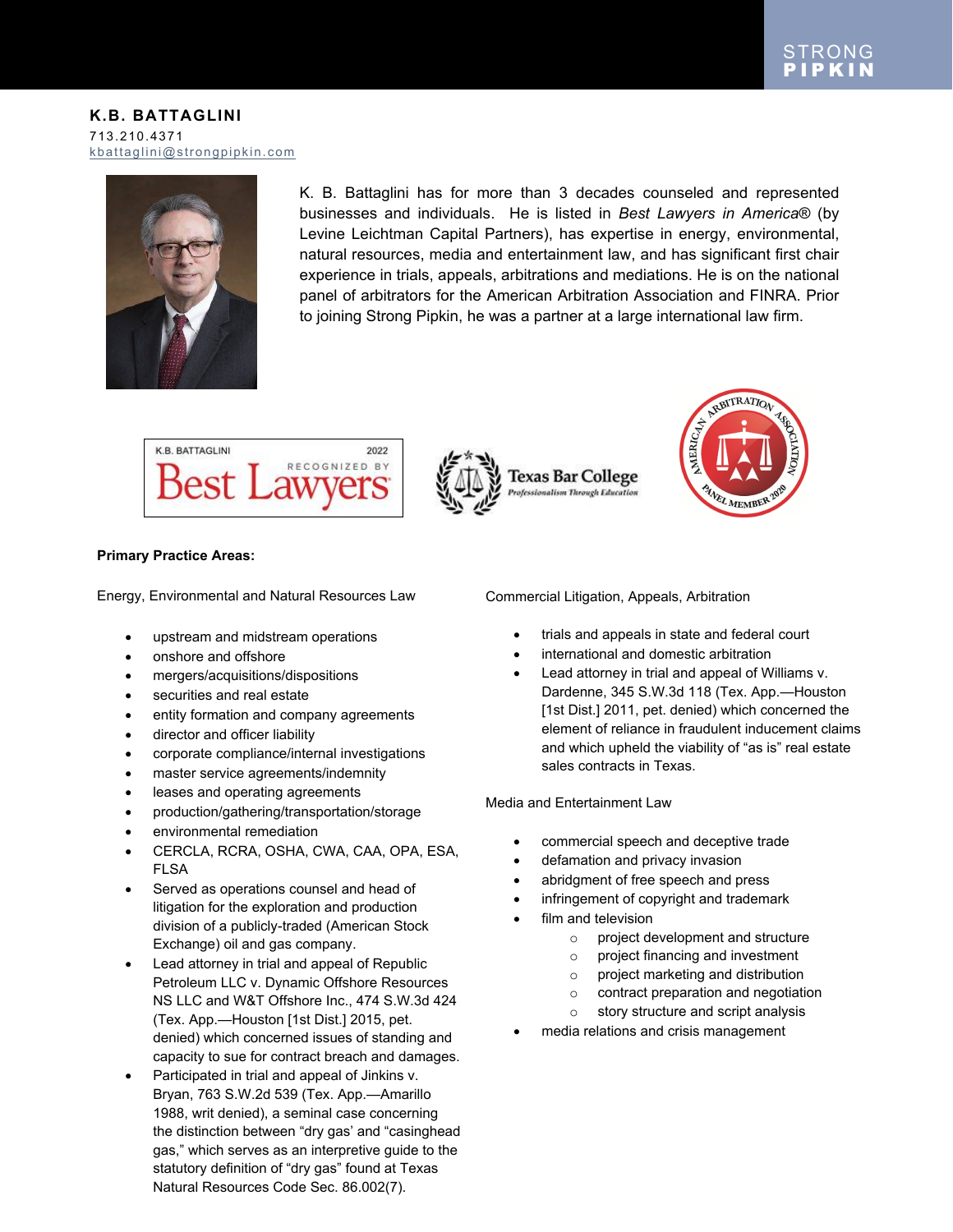## **Education:**

- University of Houston Law Center, LL.M. (Energy, Environmental & Natural Resources Law)
- South Texas College of Law-Houston, J.D.
- Regent University, School of Communication and the Arts, M.A. (Film/Television Producing)
- U.S. Department of Defense Information School, Distinguished Honor Graduate (Broadcast Journalism)
- State University of New York College of Arts and Sciences at Potsdam, B.A. (Drama)

## **Honors and Awards:**

- *Best Lawyers*® (by Levine Leichtman Capital Partners)
	- o *The Best Lawyers in America*©
		- **Arbitration (2022)** 
			- Commercial Litigation (2013-2022)
			- Natural Resources Law (2012-2022)
- AVVO-10.0 (highest rating)
- Texas Association of Defense Counsel—President's Award (2015)

#### **Publications & Speeches:**

- *Confronting the Stranger: Judge, Juror & Witness*, TADC Winter Seminar, February 2021
- *Arbitration's Implications and Hidden Realities*, TADC Commercial Litigation Seminar, October 2015; State Bar of Texas, Advanced Oil, Gas & Mineral Course 2019
- *Acting and Stagecraft for Lawyers*, TADC Trial Academy, Houston, March 2012; TADC Spring Meeting, Galveston, April 2015
- *Arbitration in Texas: History and Enforceability*, State Bar of Texas Business Disputes Institute 2013, State Bar of Texas Business Torts Institute 2012, State Bar of Texas Advanced Personal Injury Law Courses 2006, 2007, 2008, 2009, 2010, 2012, Amarillo Bar Association Appellate Law Section Luncheon 2008
- *No, The Earth is Not Turning Into Venus: Debunking the Myth of Anthropogenic Global Warming*, TADC Fall Meeting, Boston, September 2013
- *Natural Resources Law--An Eye-Opening Primer*, TADC Spring Meeting, Santa Fe, April 2012
- *Texas Supreme Court Update*, TADC Summer Meeting, Los Cabos, Mexico, July 2010
- *Arbitration Panel*, ACI Oil & Gas Conference, Houston, June 2010
- *Honest Services Fraud: You May Already Be Guilty!*, Business Law Today (ABA), October 2009
- *The State of the Jury System*, TADC Fall Meeting, Montreal, Canada, September 2009
- *Defending a Client in Securities Enforcement Litigation, Common Issues in Securities Law*  (Aspatore Books), 2008
- *Arbitration in Texas: The Drift From Permissive to Compulsory*, TADC Magazine, 2007
- *How Will Firm's Owners, Employees Be Affected by the USA Patriot Act, Houston Business Journal*, Business Survival Guide, 2004
- *Slippery Slope: The Trail from Puffery to Fraud*, Franchising World, December 2004
- *Jury Patriotism: The Jury System Should Be Improved for Texans Called to Serve*, 35 St. Mary's Law Journal 117, 2003

- **Military Experience:**
	- While on active duty in the United States Army, served in a public affairs role with the staff and faculty at the United States Military Academy at West Point